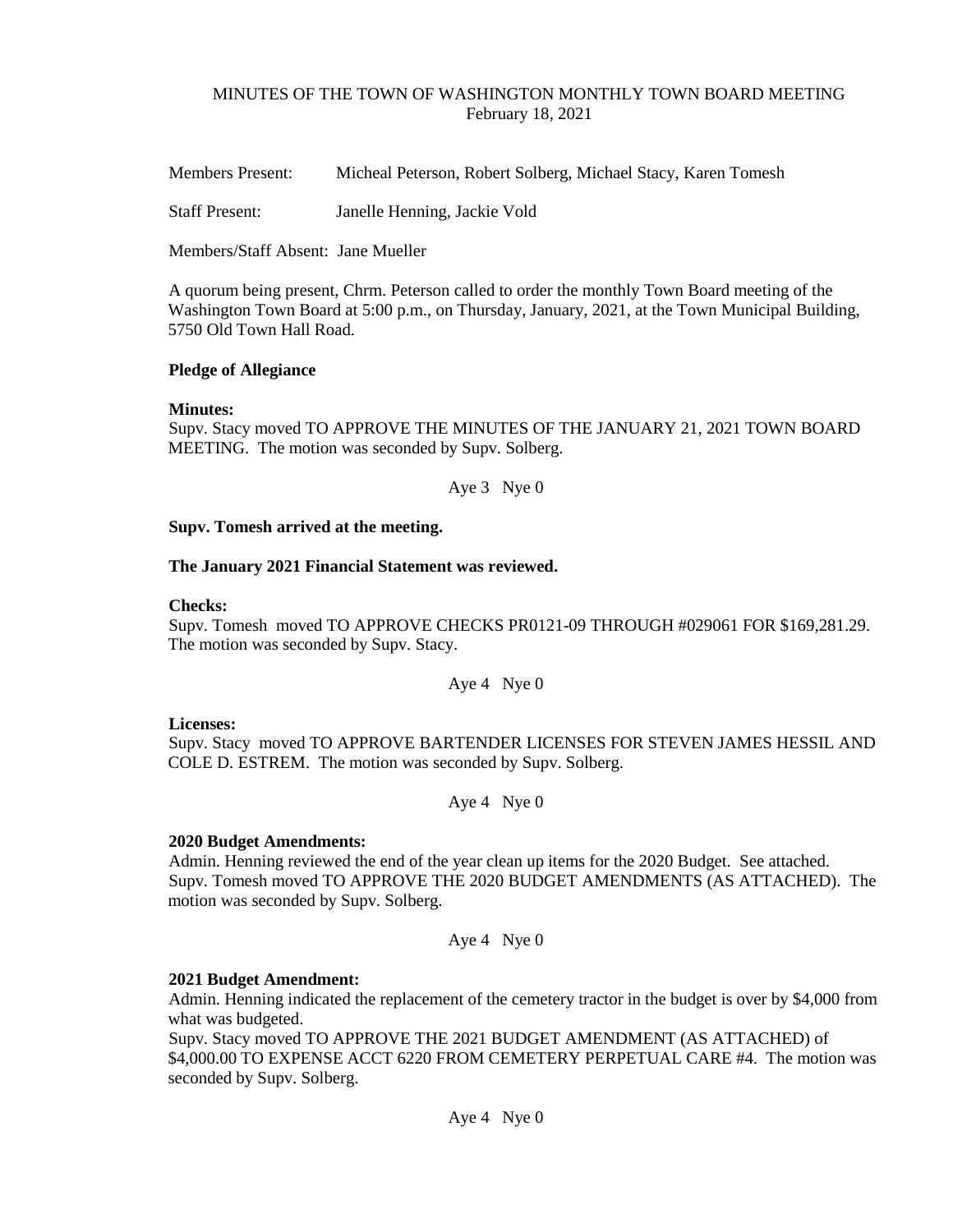# **Assigned Fund Transfers – 2020 Year End Transactions and 2021 Reserve Funding:**

Admin. Henning reviewed the end of the year left over capacity from our 2020 budget and move them to our assign funds (see attached).

Supv. Tomesh moved TO APPROVE THE ASSIGNED FUNDS TRANSFER – 2020 YEAR END TRANSACTIONS (SEE ATTACHED). The motion was seconded by Supv. Solberg.

#### Aye 4 Nye 0

Supv. Solber moved TO APPROVE THE ASSIGNED FUNDS TRANSFER – 2021 RESERVE FUNDING (SEE ATTACHED). The motion was seconded by Supv. Stacy.

# Aye 4 Nye 0

## **Ordinance 2021-02-18: Amend Municipal Code 2.1-2.0515 Schedule of Parking Fines and Late Fees:**

Admin. Henning reviewed the ordinance indicating the change would align with the Eau Claire County Sheriff's Department late fees as they are now issuing the parking tickets and collecting the fines and fees.

Supv. Tomesh moved TO APPROVE ORDINANCE 2021-02-18: AMEND MUNICIPAL CODE 2.1- 2.0515 SCHEDULE OF PARKING FINES AND LATE FEES. The motion was seconded by Supv. Stacy.

Aye 4 Nye 0

# **Rains to Rivers 2021 Partnership and Work Plan:**

Admin. Henning reviewed the Rains to Rivers contract for 2021. The group assists with our stormwater permit requirements through the DNR and our annual work plans.

#### **Administrator's Report:**

MS4 Permit – there are 5 years terms for the permit and we are beginning a new term. The DNR is requiring us to reformat our stormwater program this term to align with the new permitting requirements. Also working on the Annual Report for the MS4 Permit that will come to the Board in March. Tax Collection is complete; checks for the February Settlement went out today. Overall we collected around nine million, which is about 81% of the overall tax roll. The remaining 19% will be collected through Eau Claire County.

Our 2020 Financial Audit will be conducted by Baker Tilly on March 15-16, 2021. February 16, 2021 Spring Primary Election – 371 votes were cast which is 6% of registered voters. 1 letter sent for plowing across the road at 4293 Holum Road.

#### **Chairman's Report:**

Fire Department – dispatcher is retiring June  $1<sup>st</sup>$ ; looking at a mobile dispatcher, renting out half of the duplex for income to the department. Burning permits will be available online only beginning April  $1<sup>st</sup>$ . Reached a settlement with Tree Savy for illegal burn two years ago in Pleasant Valley.

**Supervisor's Report:**  None

**Citizens Input:** None

**Future Zoning Requests:**  None